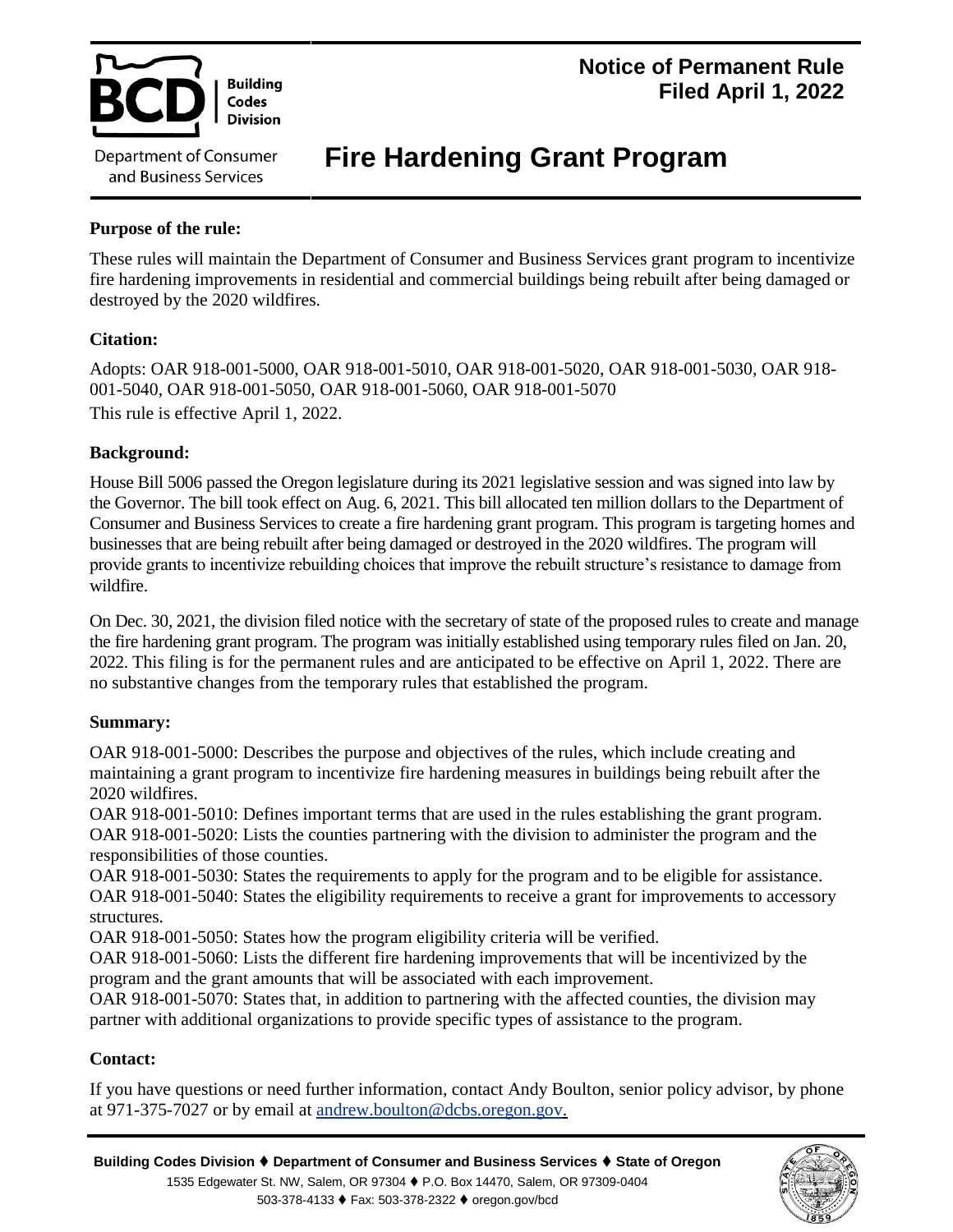OFFICE OF THE SECRETARY OF STATE SHEMIA FAGAN SECRETARY OF STATE

CHERYL MYERS DEPUTY SECRETARY OF STATE



#### ARCHIVES DIVISION

STEPHANIE CLARK DIRECTOR

800 SUMMER STREET NE SALEM, OR 97310 503-373-0701

# **PERMANENT ADMINISTRATIVE ORDER**

BCD 3-2022 CHAPTER 918 **DEPARTMENT OF CONSUMER AND BUSINESS SERVICES BUILDING CODES DIVISION**

FILING CAPTION: Establish program to incentivize fire hardening improvements for certain buildings damaged or destroyed by wildfire.

EFFECTIVE DATE: 04/01/2022

AGENCY APPROVED DATE: 04/01/2022

CONTACT: Laura Burns 971-375-7031 laura.l.burns@dcbs.oregon.gov

1535 Edgewater St NW Salem,OR 97304

Filed By: Laura Burns Rules Coordinator

## RULES:

918-001-5000, 918-001-5010, 918-001-5020, 918-001-5030, 918-001-5040, 918-001-5050, 918-001-5060, 918- 001-5070

ADOPT: 918-001-5000

REPEAL: Temporary 918-001-5000 from BCD 1-2022

NOTICE FILED DATE: 12/30/2021

RULE SUMMARY: Describes the purpose and objectives of the rules, which includes creating and maintaining a grant program to incentivize fire hardening measures in buildings being rebuilt after the 2020 wildfires.

CHANGES TO RULE:

#### 918-001-5000

Purpose and Objectives

(1) OAR 918-001-5000 to OAR 918-001-5070, are established to administer Oregon Laws 2021, Chapter 669, Section 263 (House Bill 5006) which authorize the division to establish and maintain the grant program.

(2) The grant program will incentivize fire hardening improvements for residential and commercial buildings that are repaired or rebuilt after being damaged or destroyed in a qualifying wildfire.

(3) These rules describe the fire hardening grant program and the application process, verifying eligibility for grant payment, and distributing grants to qualified applicants.

Statutory/Other Authority: Oregon Laws 2021, Chapter 669, Section 263 (House Bill 5006) Statutes/Other Implemented: Oregon Laws 2021, Chapter 669, Section 263 (House Bill 5006)

04/01/2022 2:26 PM ARCHIVES DIVISION SECRETARY OF STATE & LEGISLATIVE COUNSEL

**FILED**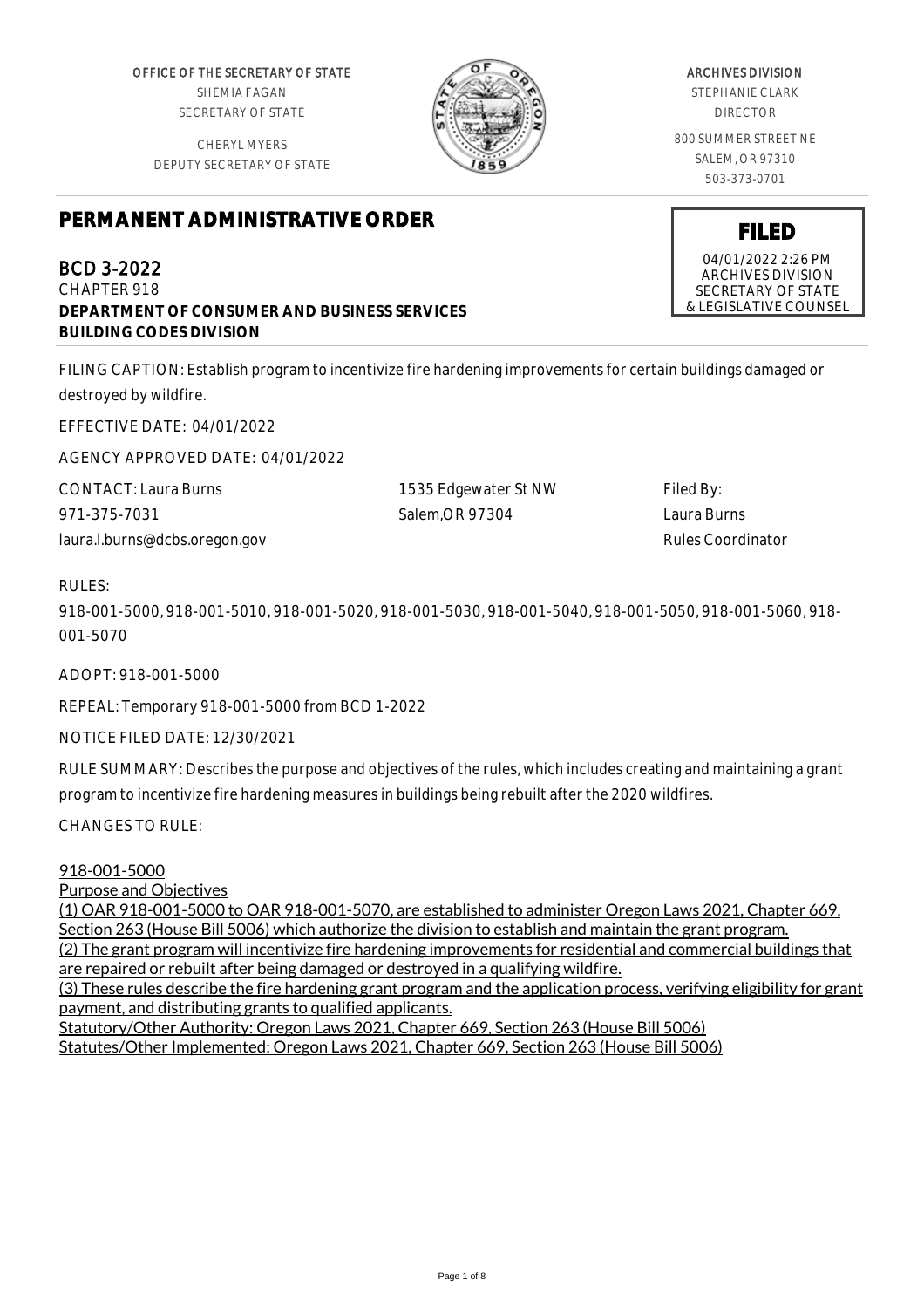REPEAL: Temporary 918-001-5010 from BCD 1-2022

NOTICE FILED DATE: 12/30/2021

RULE SUMMARY: Defines important terms that are used in the rules establishing the grant program.

CHANGES TO RULE:

#### 918-001-5010

**Definitions** 

The following definitions apply to OAR 918-001-5000 to OAR 918-001-5070, unless the context requires otherwise:

(1)"Accessory structure" means a structure which is accessory to and incidental to that of the residential or commercial building, and that is located on the same lot.

(2)"Affected county" means one of the counties listed in 918-001-5020.

(3)"Applicant" means a person applying to the fire hardening grant program for grant funds.

(4) "Commercial building" means a building that is used in connection with a business that is governed by the Oregon Structural Specialty Code.

(5) "Ignition-resistant material" means a type of building material that resists ignition or sustained flaming combustion sufficiently so as to reduce losses from wildland urban interface conflagrations under worst-case weather and fuel conditions with wildfire exposure of burning embers and small flames.

(6)"Manufactured home" means a structure constructed for movement on the public highways that has sleeping, cooking and plumbing facilities, that is intended for human occupancy, that is being used for residential purposes and that was constructed in accordance with federal manufactured housing construction and safety standards and regulations in effect at the time of construction.

(7)"Noncombustible material" means any material that in the form in which it is used and under the conditions anticipated will not ignite, burn, support combustion or release flammable vapors when subjected to fire or heat in accordance with ASTM E136.

(8)"Program" means the Fire Hardening Grant Program.

(9)"Qualifying wildfire" means a wildfire that occurred in 2020 that damaged property in at least one of the affected counties.

(10) "Residential building" means either a building governed by the Oregon Residential Specialty Code, or a manufactured home.

Statutory/Other Authority: Oregon Laws 2021, Chapter 669, Section 263 (House Bill 5006) Statutes/Other Implemented: Oregon Laws 2021, Chapter 669, Section 263 (House Bill 5006)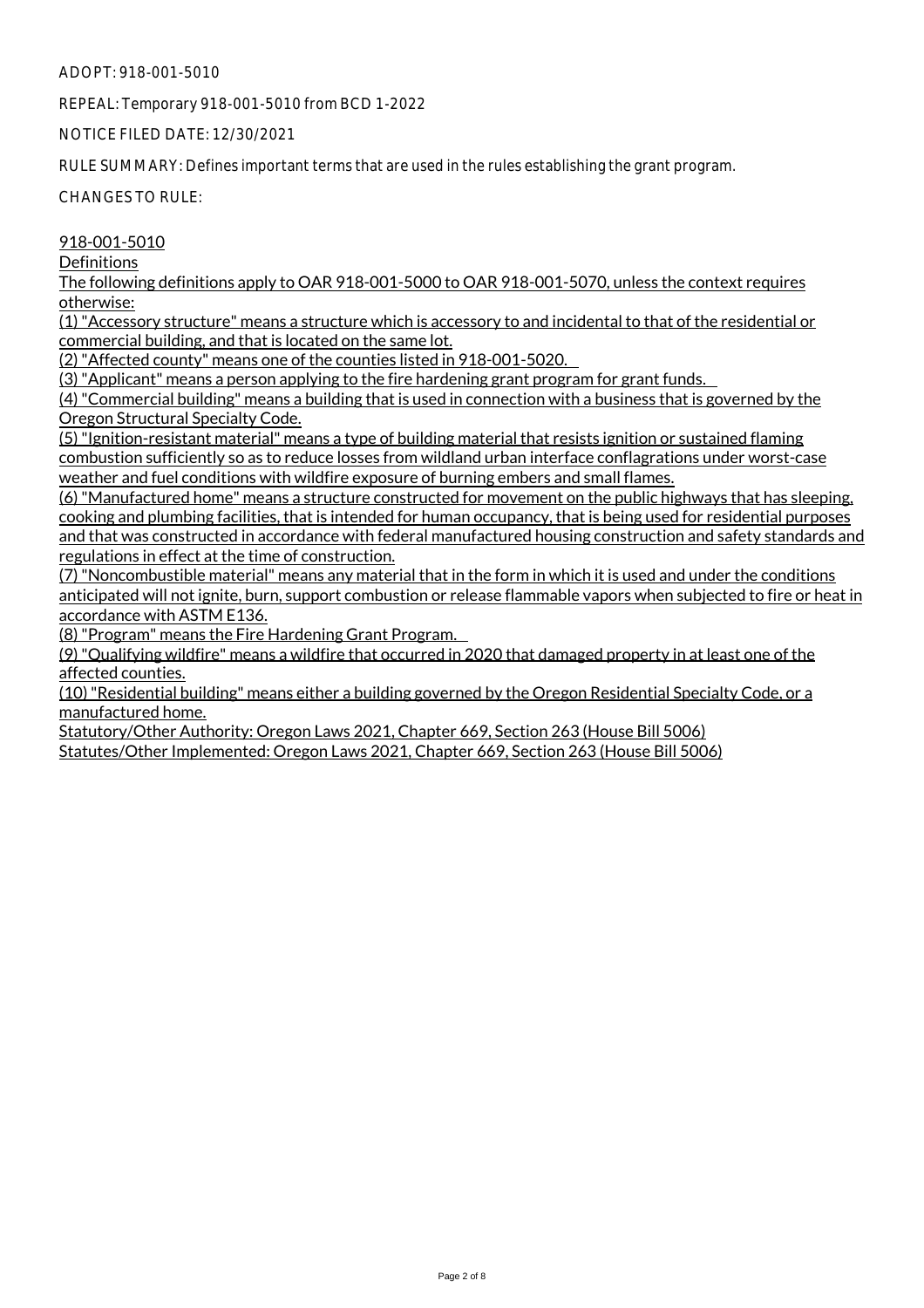REPEAL: Temporary 918-001-5020 from BCD 1-2022

#### NOTICE FILED DATE: 12/30/2021

RULE SUMMARY: Lists the counties partnering with the division to administer the program and the responsibilities of

those counties.

CHANGES TO RULE:

918-001-5020

County Administration

(1) The division shall partner with the following counties to administer the fire hardening grant program:

(a) Clackamas County;

(b) Douglas County;

(c) Jackson County;

(d) Klamath County;

(e) Lane County;

(f) Lincoln County;

(g) Linn County; and

(h) Marion County.

(2) Affected counties partnering with the division in administering the program will be required to:

(a) Perform certain functions listed here and detailed in an intergovernmental agreement entered into by the affected county and the division.

(b) Make information about the program, including application materials, available to county residents who are interested in participating in the program.

(c) Accept applications from applicants who wish to participate in the program.

(d) Assist applicants in completing program application documents.

(e) Verify that submitted applications have been fully completed and that all necessary program certifications and supporting documents are included. The following would need to be included in a completed application:

(A) Completed Program Application Form;

(B) Program Eligibility Certification;

(C) Documentation of applicant identity as stated in 918-001-5050(1); and

(D) Documentation of property or building ownership as stated in 918-001-5050(2).

(f) Verify that at least one qualifying fire hardening improvement has been completed on the applicant's residential or commercial building.

(g) Determine the grant amount to be paid to the applicant pursuant to OAR 918-001-5060.

(h) Distribute grant funds to applicants that meet all of the eligibility criteria listed in OAR 918-001-5030. (i) Account for all disbursed funds using Generally Accepted Accounting Principles (GAAP).

(j) Issue Internal Revenue Service Form 1099-G when required based on the circumstances of the applicant. (3) In addition to affected counties partnering with the division, the division may perform all of the necessary functions to administer the program.

Statutory/Other Authority: Stat. Auth.: Oregon Laws 2021, Chapter 669, Section 263 (House Bill 5006) Statutes/Other Implemented: Stat. Auth.: Oregon Laws 2021, Chapter 669, Section 263 (House Bill 5006)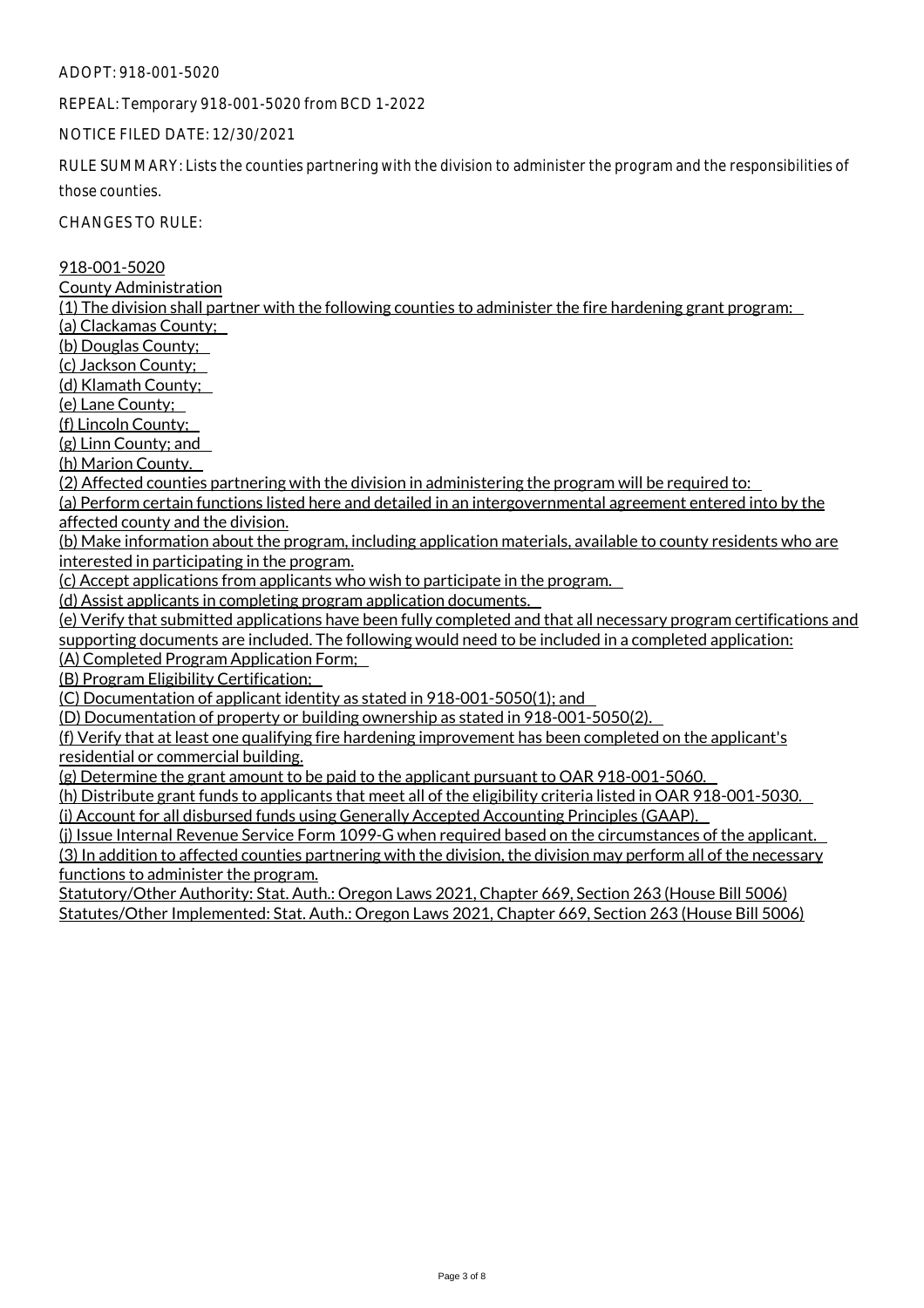REPEAL: Temporary 918-001-5030 from BCD 1-2022

NOTICE FILED DATE: 12/30/2021

RULE SUMMARY: States the requirements to apply for the program and to be eligible for assistance.

CHANGES TO RULE:

#### 918-001-5030

Program Application and Eligibility

To be eligible for incentives an applicant to the program must meet the following requirements:

(1) The applicant must own a residential or commercial building that was damaged or destroyed by a qualifying wildfire, or the applicant must own a parcel of land where a residential or commercial building was damaged or destroyed in a qualifying wildfire.

(2) The applicant must have completed work on at least one qualifying fire hardening improvement on a residential or commercial building that was damaged or destroyed by a qualifying wildfire.

(3) The applicant must include at least one of the fire hardening improvements listed in 918-001-5060 when rebuilding their residential or commercial building.

 $(4)$  The applicant confirms with documentation that the work on the qualifying fire hardening improvement(s) from section (3) has been completed.

(5) The program will accept applications until either all funds have been disbursed or until June 30, 2023, whichever comes first, unless extended by the Legislature.

Statutory/Other Authority: Stat. Auth.: Oregon Laws 2021, Chapter 669, Section 263 (House Bill 5006) Statutes/Other Implemented: Stat. Auth.: Oregon Laws 2021, Chapter 669, Section 263 (House Bill 5006)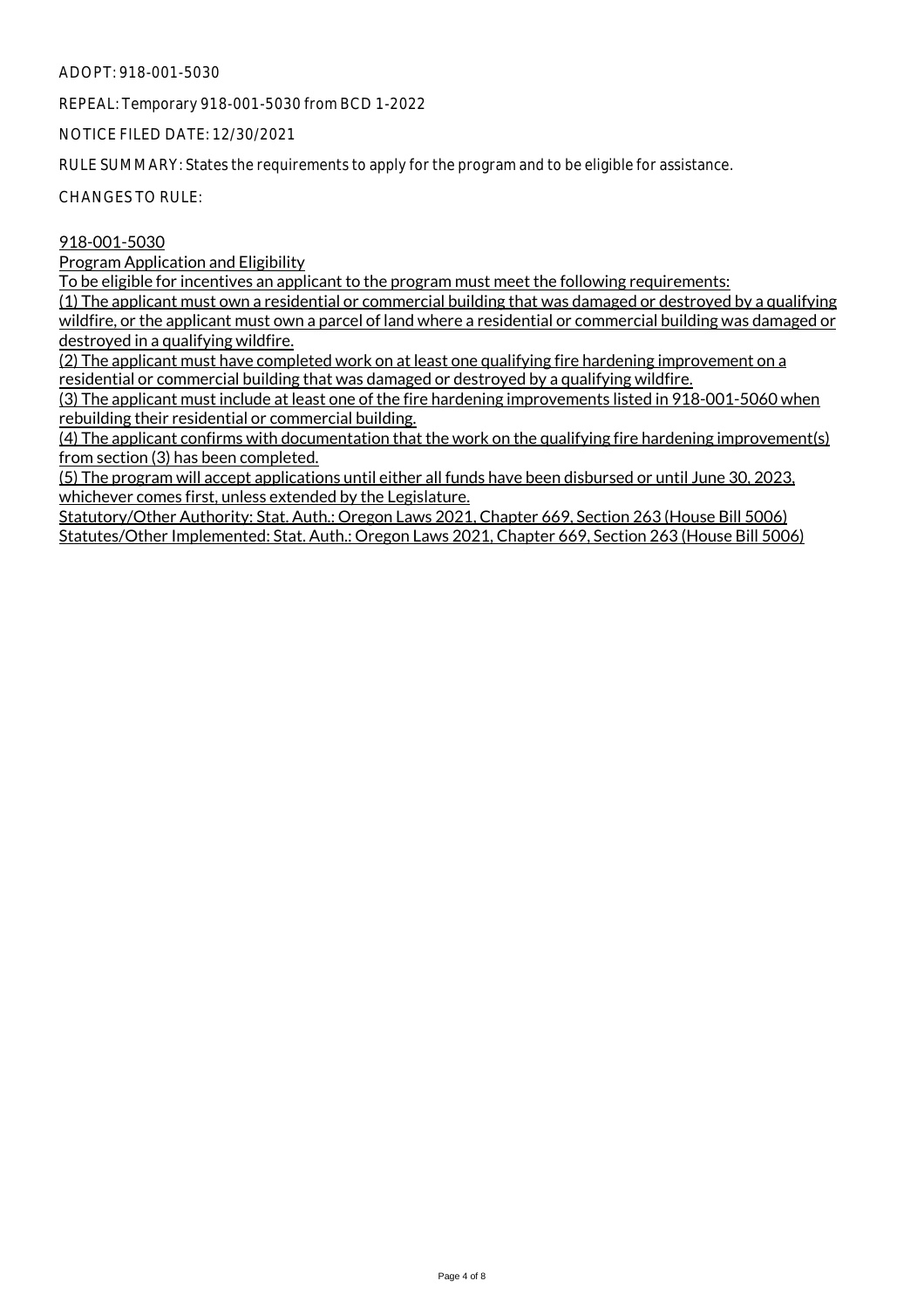REPEAL: Temporary 918-001-5040 from BCD 1-2022

NOTICE FILED DATE: 12/30/2021

RULE SUMMARY: States the eligibility requirements to receive a grant for improvements to accessory structures.

CHANGES TO RULE:

918-001-5040

Accessory Structures

The primary intent of the program is to incentivize fire hardening improvements in residential and commercial buildings, but accessory structures that are within 50 feet of a residential or commercial building can act as fuel for a wildfire thereby increasing the risk of damage to the nearby residential and commercial building. Therefore, fire hardening grants will be available to applicants for improvements made to accessory structures under the following conditions:

(1) The applicant is eligible for grant assistance for a residential or commercial building on the same parcel. (2) The applicant has added both of the following fire hardening improvements to one or more accessory structure(s):

(a) Roofing that is rated either Class B or Class A; and

(b) Exterior wall covering that is either:

(A) Noncombustible;

(B) Ignition resistant;

(C) Heavy timber; or

(D) log wall,

(3) The accessory structure that is being improved is within 50 feet of any residential or commercial building. For this condition, the residential or commercial building that is within 50 feet of the accessory structure is not required to be the same residential or commercial building that the applicant has already qualified for grant assistance.

Statutory/Other Authority: Oregon Laws 2021, Chapter 669, Section 263 (House Bill 5006) Statutes/Other Implemented: Oregon Laws 2021, Chapter 669, Section 263 (House Bill 5006)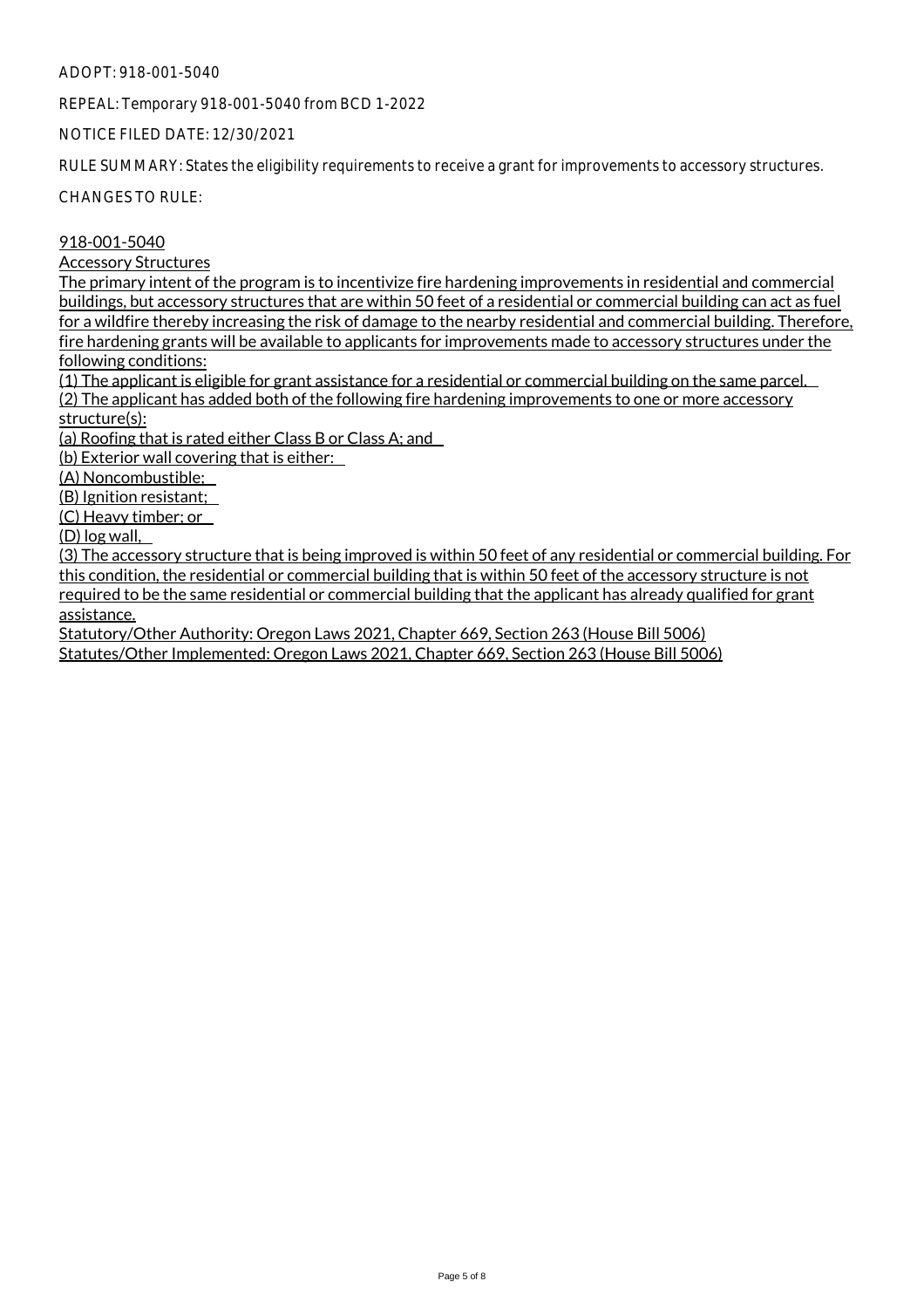REPEAL: Temporary 918-001-5050 from BCD 1-2022

NOTICE FILED DATE: 12/30/2021

RULE SUMMARY: States how the program eligibility criteria will be verified.

CHANGES TO RULE:

#### 918-001-5050

Verification of Program Eligibility

The affected county that the applicant is rebuilding in or the division will verify program eligibility. Each of the following eligibility elements will be verified with the listed documentation.

 $(1)$  Applicant identity will be verified with a government issued photo identification such as a driver's license, state issued photo identification, passport, or military identification.

 $(2)$  Property ownership will be verified with a copy of the title, manufactured home ownership documentation, a search of public property ownership records, or other documentation at the discretion of the County Building Official.

(3) Completion of eligible work will be verified with:

(a) The results of an inspection by a local building department;

(b) Photographic or video evidence suitable to verify the work;

(c) An invoice for service and materials confirmed as paid; or

(d) Other documentation at the discretion of the County Building Official.

Statutory/Other Authority: Oregon Laws 2021, Chapter 669, Section 263 (House Bill 5006)

Statutes/Other Implemented: Oregon Laws 2021, Chapter 669, Section 263 (House Bill 5006)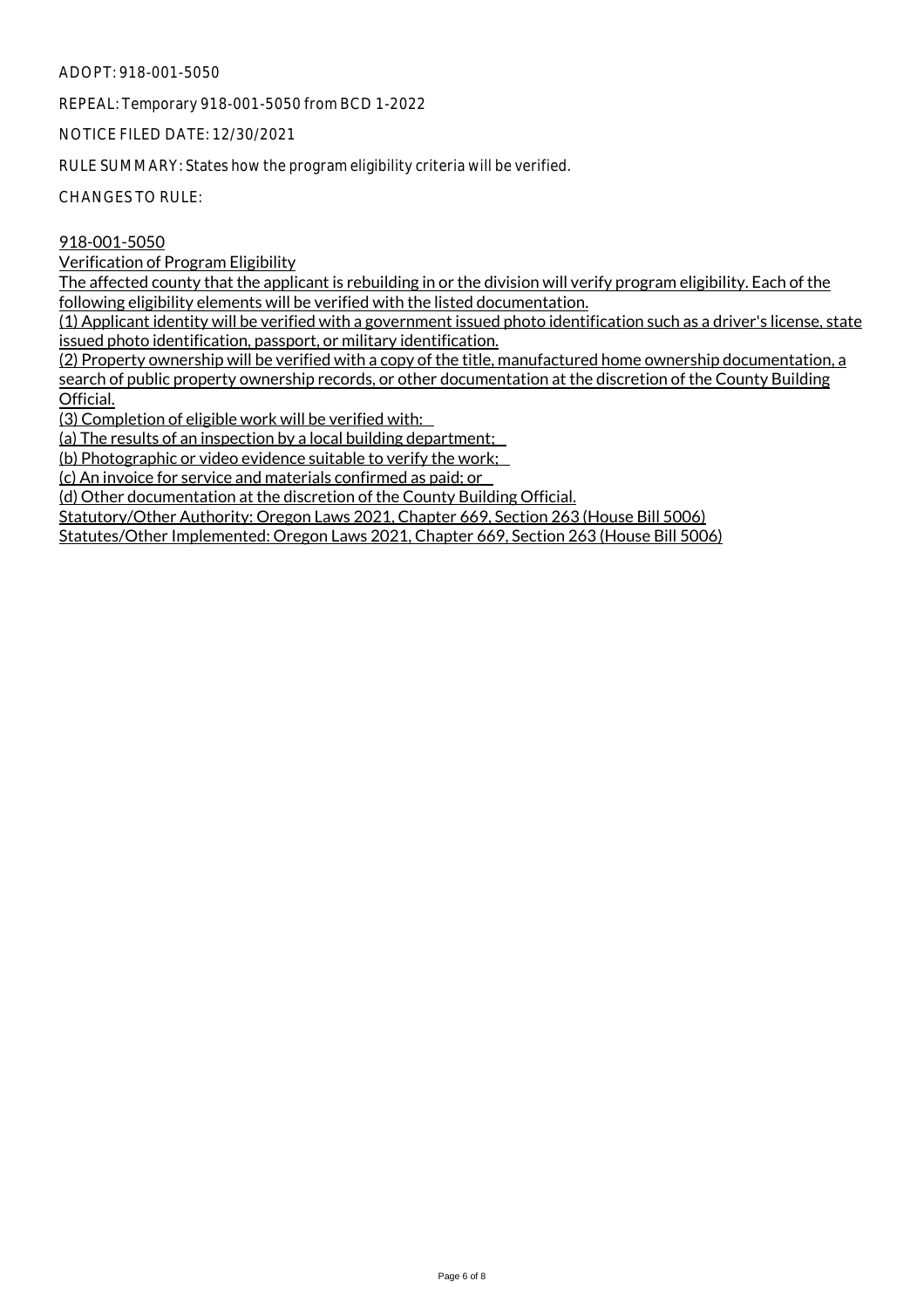REPEAL: Temporary 918-001-5060 from BCD 1-2022

NOTICE FILED DATE: 12/30/2021

RULE SUMMARY: Lists the different fire hardening improvements that will be incentivized by the program and the

grant amounts that will be associated with each improvement.

CHANGES TO RULE:

918-001-5060

Qualifying Improvements and Program Incentives

The following improvements will be incentivized by the program and the listed incentive amounts will be disbursed to eligible applicants once they complete qualifying fire hardening improvements:

(1) Installing roofing rated either Class B or Class A is eligible for a \$2,200.00 incentive.

(2) Installing a fire hardened exterior wall covering is eligible for a \$1,750.00 incentive, the wall covering must be either:

(a) Noncombustible;

(b) Ignition resistant;

(c) Heavy timber; or

(d) Log wall.

(3) Installing vents that were designed to resist ember intrusion and flame, or using an unvented attic assembly is eligible for a \$350.00 incentive.

(4) Protecting the undersides of eaves, soffits and other building projections at the discretion of the County Building Official is eligible for a \$400.00 incentive, applicant must use one of the following:

(a) Noncombustible material;

(b) Ignition-resistant material;

(c) Exterior portion of one hour assembly; or

(d) One layer of 5/8 inch Type X gypsum sheathing or equivalent.

(5) Installing fire hardened walking surfaces of porches, balconies, and decks is eligible for a \$550.00 incentive, walking surfaces must be constructed from:

(a) Noncombustible material;

(b) Ignition resistant material;

(c) Exterior fire retardant treated wood; or

(d) Materials meeting ASTM E2632.

(6) Installing windows and skylights that are either made from tempered glass or are 20-minute fire rated is eligible for a \$550.00 incentive.

(7) For manufactured homes only, installing skirting that is made from either noncombustible or ignition resistant materials is eligible for a \$500.00 incentive.

(8) Accessory structures that meet the eligibility conditions in OAR 918-001-5040 are eligible for a grant of \$500.00 per structure for up to two structures.

(9) Eligibility for grant funds is not a guarantee of payment. The program may be unable to make additional payments if there are insufficient funds available.

Statutory/Other Authority: Oregon Laws 2021, Chapter 669, Section 263 (House Bill 5006)

Statutes/Other Implemented: Oregon Laws 2021, Chapter 669, Section 263 (House Bill 5006)